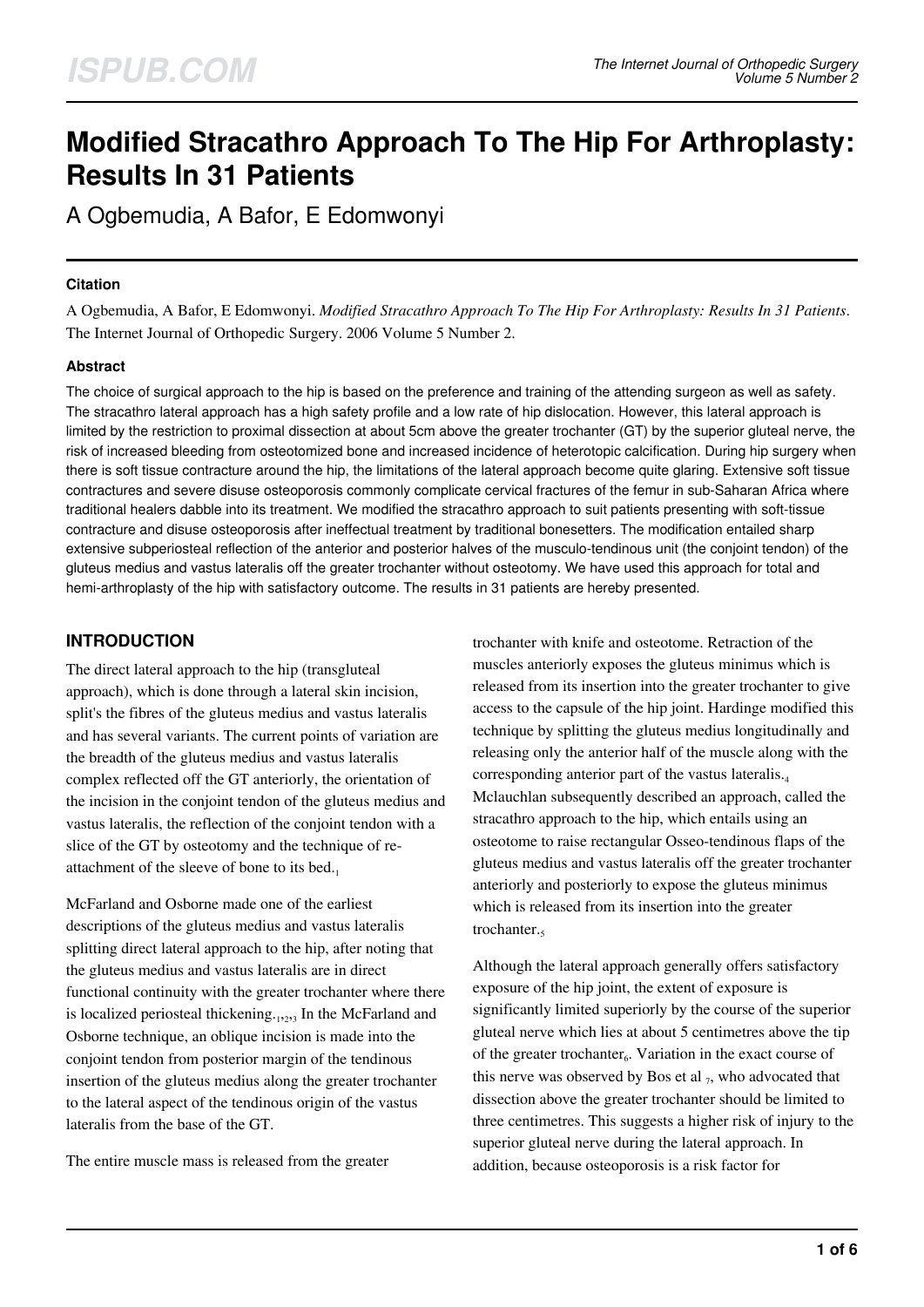intraoperative femoral fracture<sub>s</sub> and a feature in patients presenting late, fracture of the greater trochanter during osteotomy of slices of bone off it in osteoporotic bones may occur and usually leads to delay in optimal restoration of hip abductors' function. Furthermore, oozing of blood from the exposed surface of the greater trochanter after osteotomy usually increases the overall blood loss at surgery. These limitations are complicated in our setting by associated contractures about the hip and disuse osteoporosis.

To obviate these limitations and reduce the risk of intraoperative fractures, we modified the Mclauchlan's stracathro approach to suit the treatment of cases with hip contracture and disuse osteoporosis. This modification provides adequate exposure and it is done in the supine position which is satisfactory for accurate orientation and placement of prosthetic components. The aim of this article is to report the early results in 31 patients so far operated via this approach.

## **PATIENTS AND METHOD**

All the patients who had hemi or total hip replacement done by the first author in the University of Benin teaching Hospital and Cenit Medical Centre both in Benin City made up the cohort. All the operations were done via the modified stracathro approach from January 2002 and July 2006. Their demographic features were noted. Their clinical features prior to the operation and in the perioperative period were also recorded. They were followed up in the clinic for a minimum of one year after surgery to detect the occurrence of complications.

The modifications that were made to the stracathro approach to the hip were: transverse relaxing incisions in both edges of the fascia lata at two centimetres below the lowest palpable part of the GT; blunt separation of the fibres of the gluteus medius above the greater trochanter with peanut swabs to enable easy identification of the superior gluteal nerve; subperiosteal dissection of the anterior and the posterior halves of the conjoint tendon of the gluteus medius and vastus lateralis away from the greater trochanter and along the intertrochanteric line anteriorly.

# **OPERATIVE TECHNIQUE**

Soap and water enema was administered in the evening of the day before surgery to reduce rectal faecal load and prevent inadvertent faecal soiling that may follow loss of anal sphincter tone after epidural or spinal anaesthesia. This was necessary to reduce the risk of disastrous faecal soiling

of the operative field which may occur in our setting where impervious and adhesive sterile drapes are either nonavailable or irregular in supply. After anaesthesia, usually epidural or spinal, the patient was placed supine with the ipsilateral greater trochanter at the level of the edge of the operating table and a sandbag under the ipsilateral loin. Prophylactic antibiotics were given intravenously at induction of anaesthesia. The skin was cleaned from the toes to the ipsilateral half of the abdomen up to the level of the umbilicus with gauze swabs soaked in cetrimide, followed by alcohol-soaked swabs and then with swabs soaked in povidone-iodine. Large drapes were applied over the trunk and the contralateral limb, followed by small drapes. The ipsilateral limb was draped free with sterile leggings. The lateral aspect of the proximal third of the thigh and the hip up to the anterior superior iliac spine were exposed and the perineum was isolated from the operating field. Impervious, adhesive and transparent sterile drapes were applied over the exposed skin to further reduce the risk of contamination of the wound and prevent infection.

A longitudinal lateral skin incision, centered at the greater trochanter and about twenty centimetres long, was made and developed to the fascia lata along the whole length of the skin incision. A two to three centimetres long transverse incision was made on each edge of the incised fascia lata at about a finger's breadth (two centimetres) below the greater trochanter to improve access. A longitudinal incision was made in the conjoint tendon at the junction between the posterior and anterior halves of the tendinous portion of the gluteus medius. This incision was extended to bone at the level of the GT and with the aid of a size 20 or 22 blade and a curve periosteal elevator, the tendinous portion of the gluteus medius, the conjoint tendon and related vastus lateralis were carefully shaved off the anterior and posterior portions of the GT subperiosteally. This dissection was extended downwards to the proximal five to ten centimetres of the femoral shaft. The subperiosteal space was packed with a large swab soaked in adrenaline-saline 1 in 200,000 for haemostasis. The fibres of the gluteus medius were bluntly separated upwards beyond the tip of the greater trochanter with peanut swabs. At about three to four finger breadths above the GT a main branch of the superior gluteal artery and its accompanying veins were usually encountered. These vessels were carefully ligated and divided between clamps. Ligating them at this stage forestalls embarrassing haemorrhage that may occur if they are torn during retraction. Encountering these vessels usually indicates closeness to the level of the superior gluteal nerve which is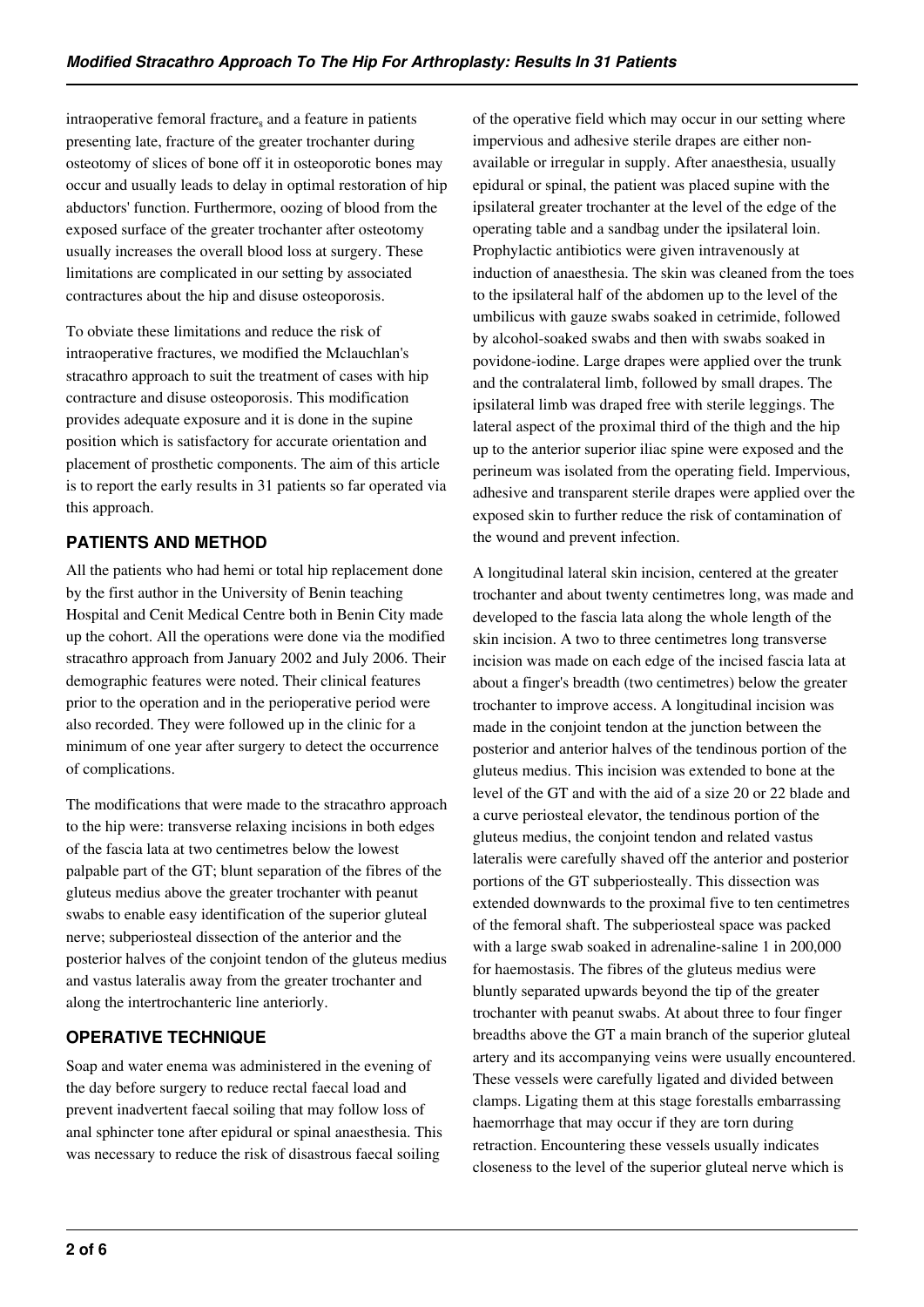liable to division or traction injury if dissection is continued further upwards. The anterior and posterior portions of the gluteus medius-vastus lateralis conjoint tendon complex are retracted to expose the gluteus minimus. The gluteus minimus is incised transversely near its insertion. This exposes the lateral part of the capsule which is incised through an inverted-T incision. Pressure packs are removed at this point and the hip is dislocated anteriorly by flexion, external rotation and adduction. Protecting the posterior part of the gluteus medius from maceration by reamers during the preparation of the bed for the femoral stem is critical to attaining good abductor function. To achieve this, the limb should be kept over the opposite limb in a figure-four fashion; this maintains the ipsilateral limb in adduction and external rotation and brings the femoral canal in direct view for reaming. With suitable retractors at the anterior and posterior margins of the acetabulum and inferior displacement of the femur with a bifid retractor, the acetabular fossa is accessible for prosthetic fitting. For total hip replacement, the acetabulum was handled before insertion of the femoral prosthesis. At the completion of the procedure, the gluteus minimus was reattached to its stump with braided absorbable suture (size 1). The conjoint tendon was reattached with size 2 synthetic non-absorbable monofilament sutures passed through 2-3 holes made in the greater trochanter with a hand drill. A vacuum drain was placed between the abductors and the fascia lata which were repaired with interrupted size 1 braided synthetic absorbable suture. The repair of the capsule, gluteus minimus, gluteus medius, vastus lateralis and the fascia lata is done with the limb abducted at 30 . The subcutaneous tissue is closed over another vacuum drain that lies superficial to the deep fascia with 2-0 interrupted absorbable suture and the skin is closed with interrupted, non-absorbable, monofilament suture. Sterile dressings are applied. Crepe bandage is applied from toes to the groin as part of the thrombo-embolic deterrent measures and to prevent haematoma or seroma formation.

The post-operative management includes: elevation of the limb on a pillow for 96hours; use of anticoagulants until the patient is ambulant; partial weight bearing with bilateral axillary crutches or walking frame on the tenth postoperative day. Ceftriaxone 1g daily is given intravenously for five days and metronidazole is given for twenty-four hours post-operation. Drains are removed on the second day post-op. Wound inspection and change of dressing is done on the fifth day post operation. Removal of stitches is done on the  $14<sup>th</sup>$  day post-op. In addition, active abduction exercises are begun at 8weeks post operation. Post operative partial weight bearing is converted to full weight bearing at 32 weeks.

## **RESULTS**

We treated 31 patients over a period of 56 months. There were nineteen females and twelve males. The age range was 30 to 96 years (Mean =  $68.3 \pm 18.4$ ). Mean age for females was 62.2±16.3 while for males it was 78.1±22.0. The average blood loss during surgery was 540ml. Three patients presented within the first four weeks of the injury. All the other patients presented after an average of seven months had elapsed. Range = 1month-36months. Twenty-six patients with sub-capital or trans-cervical fractures and two patients with old unreduced posterior dislocation of the hip associated with aseptic necrosis had hemiarthroplasty. Total hip replacement was done for three patients who had osteoarthritis secondary to avascular necrosis in sickle cell disease, bony ankylosis of the hip secondary to septic arthritis and old unreduced fracture dislocation of the hip respectively. The minimum follow-up period was 12months. Eighteen of the twenty eight hemiarthroplasties and two of the three total hip arthroplasties were cemented. We recorded mortality which occurred within a month of surgery in a known hypertensive patient who had suffered cardiovascular accident on the first day after hemiarthroplasty.

A second mortality occurred in a patient with Parkinson's disease 24months after surgery for causes not directly related to the surgery.

There was no case of intra-operative nerve or vascular injury, intra-operative fractures, post-operative dislocation of the hip and wound infection. Three of the ten patients who had hemiarthroplasty without bone cement developed pain in the thigh which was controlled with non-steroidal antiinflammatory drugs. Six patients developed tenderness over the greater trochanter without any constitutional symptoms and haematological features related to wound infection and this localized tenderness at the greater trochanter without features of infection was taken as trochanteric bursitis. Two patients developed heterotopic ossification. One of the two patients had total hip arthroplasty. Both cases were classified as type 1. Seven patients continued to limp after one year. All of them had uncemented Austin Moore prosthesis for hemiarthroplasty. Trendelenberg sign was negative in the remaining twenty-four patients at one year after surgery. Straight leg raising up to 90 degrees and 35 degrees of hip abduction against gravity were possible at one year after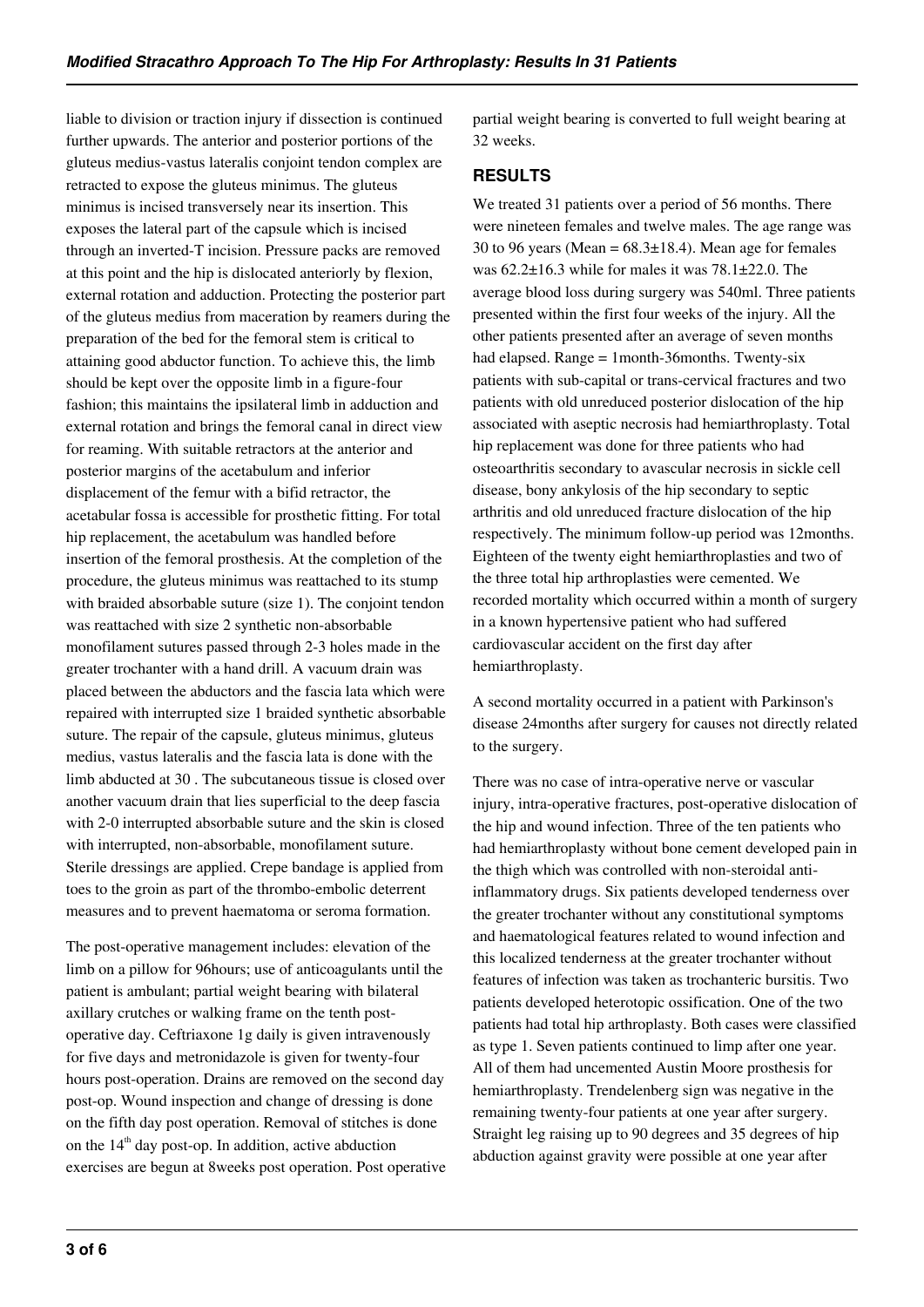#### surgery.

#### **DISCUSSION**

The modified stracathro approach to the hip was used with good outcome in the patients under review. The blood loss during surgery, incidence of intraoperative fractures and dislocation of the hip, neurovascular complications and the range of procedures done using the approach compare favourably with the procedures usually carried out via other variations of the lateral approach.<sub>1,2,3,4,5</sub> Interestingly, the rate of heterotopic ossification was 2 out of 31 patients which is low when compared to studies that have reported higher incidence of heterotopic ossification following hip arthroplasty.<sub>9,10,11</sub> The low incidence of persistent abductor weakness was seen as evidence of the capacity of careful blunt dissection to prevent superior gluteal nerve injury. There was no case of dislocation of the hip and intraoperative fracture of the femur or acetabulum.

Although this series of patients was small in number and had an average follow-up period of 34 months, the findings are sufficient to support the conclusion that it is a promising approach to the hip in patients who present late with extensive osteoporosis and soft tissue contracture. The reasons for the absence of intra-operative fractures of the femur in spite of the degree of soft tissue contracture and osteoporosis in the patients under review were the anterior and posterior soft tissue releases that were undertaken during dissection and the adductor tenotomy that was done at the onset of surgery. In addition, the low rate of heterotopic ossification may have been due to the use of indomethacin prophylaxis and the absence of osteotomy in the process of exposure.

The peculiarity of presentation of patients with orthopaedic and orthopaedic trauma problems in Nigeria is related to unflinching patronage of traditional bonesetters, by the average orthopaedic patient. These patients only resort to orthodox orthopaedic and trauma surgeons when it is evident that there is no hope in sight for return to unaided ambulation. At this time the patient would have developed complications which include severe osteoporosis and soft tissue contracture. Extensive soft tissue contracture in the presence of severe osteoporosis makes the risk of iatrogenic fractures exceptionally high during hip arthroplasty. Indeed, the possibility that the prevailing level of poverty amongst a substantial number of patients in a health care system, where individuals fund themselves, would make the added cost of intraoperative fracture during hip arthroplasty unaffordable

informed the decision to modify the direct lateral approach by McLauchlan and Hays (Stracathro approach). This modified stracathro approach was designed to meet the special needs of those patients who presented late with severe soft tissue contracture and/or osteoporosis following fractures of the neck of the femur, unreduced fracture dislocation of the hip, avascular necrosis complicated by severe osteoarthritis or ankylosis of the hip. Our experience so far with 31 patients shows significant benefits and rather promising short-term results.

In conclusion, this technique has the potentials for low rates of hip dislocation, intraoperative femoral fractures, superior gluteal nerve injury and heterotopic calcification. The liberal anteroposterior soft tissue release without osteotomy of the greater trochanter holds the key to the actualization of these potentials.

#### **CORRESPONDENCE TO**

Dr Alfred O. Ogbemudia Department of Surgery, UBTH, PMB 1111, Ugbowo, Benin City, Edo State, Nigeria E-mail: alfredoghogho@yahoo.com Phone: 2348023381822

#### **References**

1. Andrew A. Crenshaw, Jr. Surgical techniques and approaches. In: Canale S. T. ed. Campbell's operative orthopaedics. 9th edition. Missouri: Mosby, 1998: 84-90. 2. Vincent D. Pellegrini, Jr. C. McCollister Evarts. Surgical approaches to the hip joint. In: C. McCollister Evarts ed. Surgery of the musculoskeletal system. 2nd edition. New York: Churchill Livingstone, 1988: 2735-56. 3. McFarland B, Osborne G. Approach to the hip. A suggested improvement on Kocher's method. J Bone Joint Surg 1954; 36B:364-7. 4. Hardinge K. The direct lateral approach to the hip. J Bone Joint Surg (England) 1982; 64: 17-9 5. McLauchlan J. The stracathro approach to the hip. J Bone Joint Surg (England), 1984; 66: 30-1 6. Jacobs LG, Buxton RA. The course of the superior gluteal nerve in the lateral approach to the hip. J Bone Joint Surg (United States) 1989; 71: 1239-43 7. Bos JC, Stoeckart R, Klooswijk AL, van Linge B, Bahadoer R. The surgical anatomy of the superior gluteal nerve and the anatomical radiologic bases of the direct lateral approach to the hip. Surg Radiol Anat. 1994; 16: 253-8 8. Toni A; Ciaroni D; Sudanese A; Femino F; Marraro MD; Bueno Lozano AL; Giunti A. Incidence of intraoperative femoral fracture. Straight-stemmed versus anatomic cementless total hip arthroplasty. Acta Orthop Belg (Belgium), 1994, 60(1) p43-54 9. Eggli S; Woo A. Risk factors for heterotopic ossification in total hip arthroplasty. Arch Orthop Trauma Surg (Germany), Oct 2001, 121(9) p531-5 10. Mulliken BD; Rorabeck CH; Bourne RB; Nayak N. A

modified direct lateral approach in total hip arthroplasty: a comprehensive review.

J Arthroplasty (United States), Oct 1998, 13(7) p737-47 11. Hofmann S; Trnka HJ; Metzenroth H; Frank E; Ritschl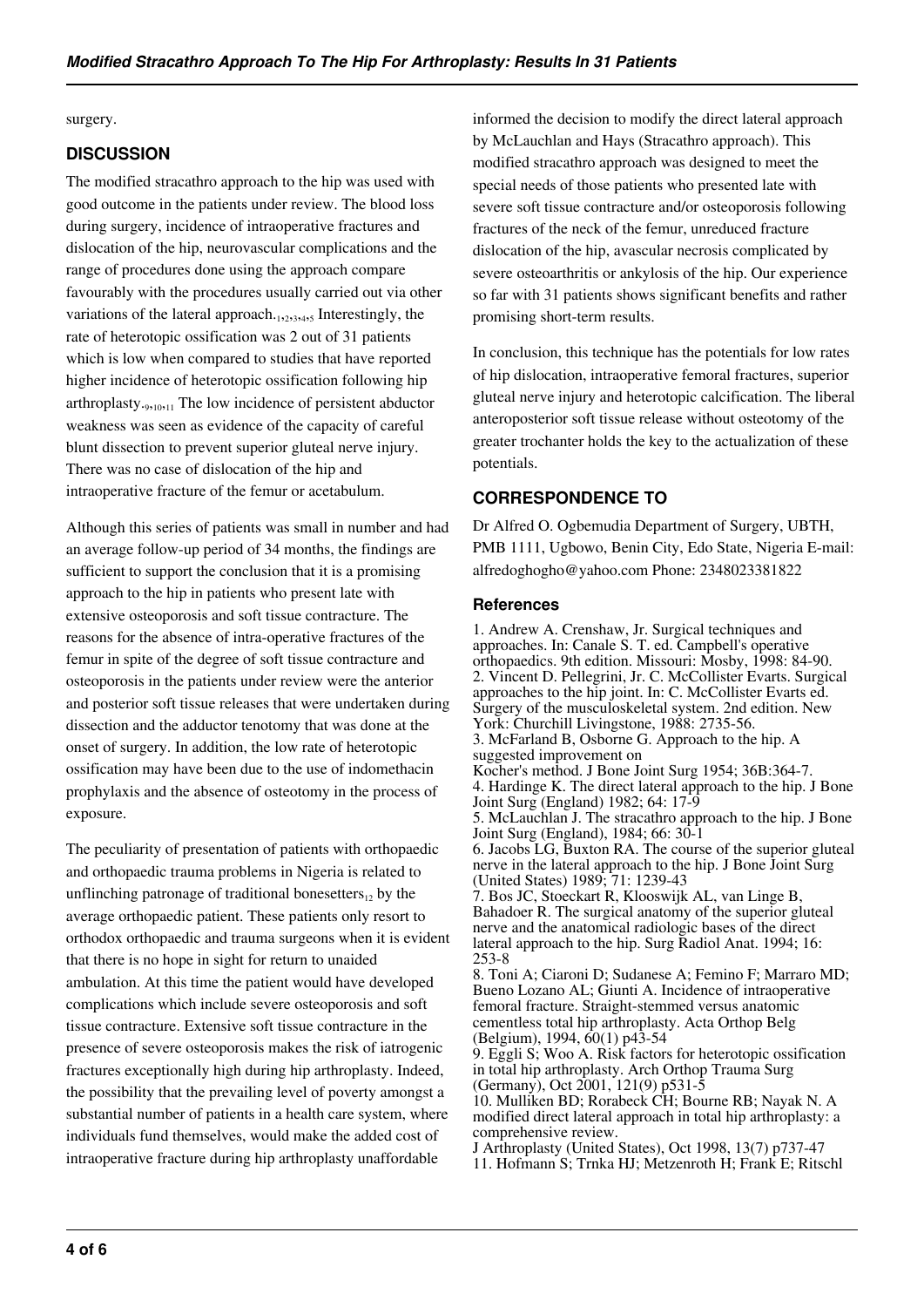P; Salzer M. General short-term indomethacin prophylaxis to prevent heterotopic ossification in total hip arthroplasty. Orthopedics (United States), Feb 1999, 22(2) p207-11

12. Johnson D Ogunlesi, Innocent C. Okem, Lawrence M. Oginni. Why patients Patronize Traditional Bone Setters. The Internet Journal of Orthopaedic Surgery. 2007, Volume 4 Number 2.